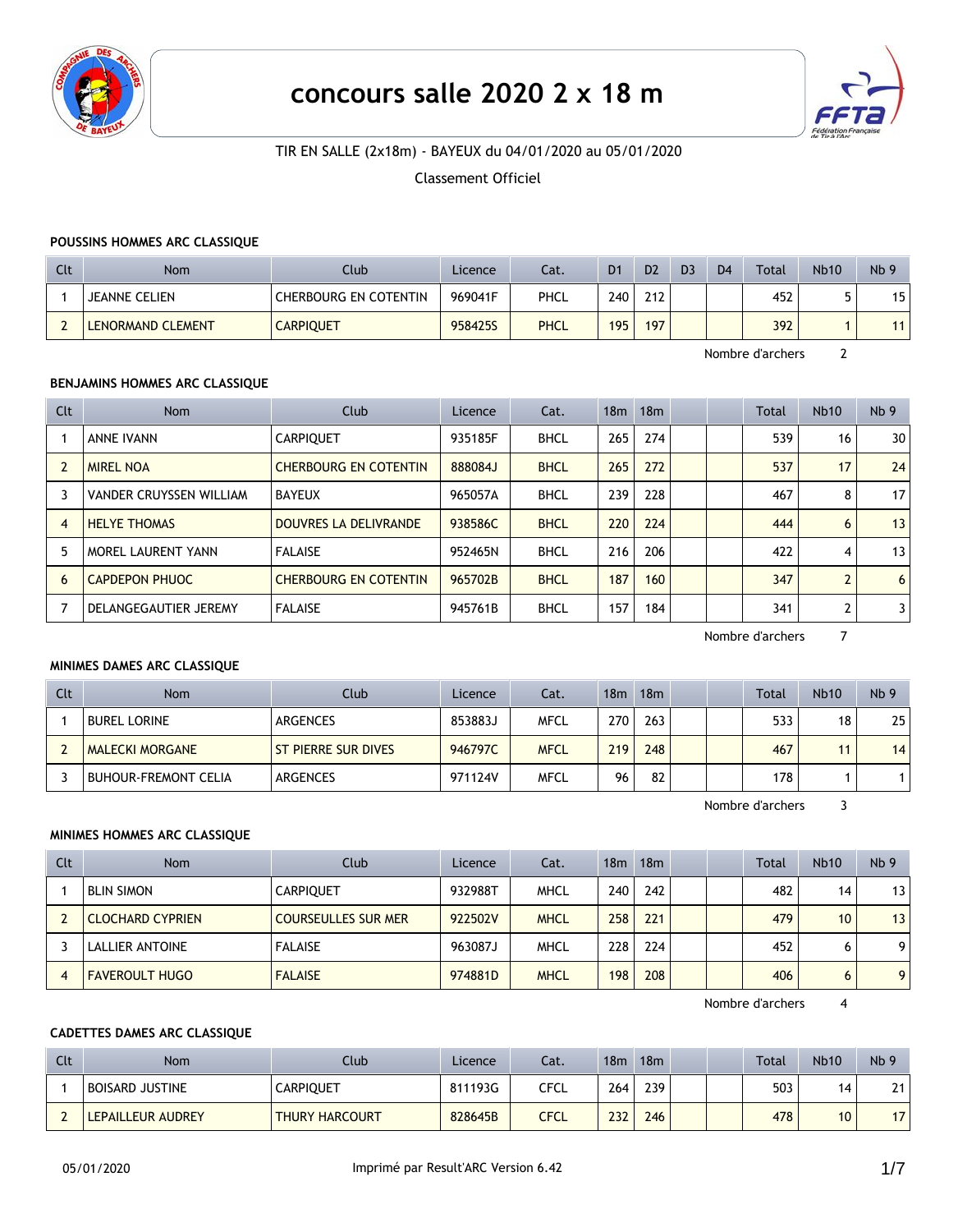| PAILLEUX LYNE         | HEROUVILLE SAINT CLAIR | 957651A | <b>CFCL</b> | 223 | 216 |  | 439 |   | 13 l            |
|-----------------------|------------------------|---------|-------------|-----|-----|--|-----|---|-----------------|
| REGNAULT MARIE        | <b>CARPIQUET</b>       | 980780R | <b>CFCL</b> | 207 | 209 |  | 416 |   | 11 <sub>1</sub> |
| <b>BOUET INES</b>     | <b>CARPIOUET</b>       | 816645H | <b>CFCL</b> | 206 | 196 |  | 402 |   | 11 <sub>1</sub> |
| <b>LECOMTE AMELIA</b> | <b>FALAISE</b>         | 952461J | <b>CFCL</b> | 187 | 192 |  | 379 | 6 | 6 <sup>1</sup>  |
| <b>LEGOUPIL LENA</b>  | <b>CONDE SUR VIRE</b>  | 872384U | <b>CFCL</b> | 180 | 173 |  | 353 |   |                 |

# **CADETS HOMMES ARC CLASSIQUE**

| Clt            | <b>Nom</b>               | Club                          | Licence | Cat.        | 18 <sub>m</sub> | 18 <sub>m</sub> |  | <b>Total</b> | <b>Nb10</b>    | Nb <sub>9</sub> |
|----------------|--------------------------|-------------------------------|---------|-------------|-----------------|-----------------|--|--------------|----------------|-----------------|
|                | <b>MOISSERON NICOLAS</b> | <b>VIRE</b>                   | 883144P | <b>CHCL</b> | 242             | 267             |  | 509          | 12             | 22              |
|                | <b>GIANI LONAN</b>       | <b>FALAISE</b>                | 870667C | <b>CHCL</b> | 214             | 228             |  | 442          | $\overline{2}$ | 13              |
|                | HENRY PICARD GUILLAUME   | <b>BAYEUX</b>                 | 937680T | CHCL        | 188             | 204             |  | 392          | 5              | $\overline{4}$  |
| $\overline{4}$ | PITTE ROBIN              | <b>FALAISE</b>                | 945759Z | <b>CHCL</b> | 206             | 185             |  | 391          | 6              | $\overline{7}$  |
|                | <b>CHRISTIEN ADAM</b>    | <b>HEROUVILLE SAINT CLAIR</b> | 886143Z | <b>CHCL</b> | 179             | 177             |  | 356          |                | $\overline{7}$  |
| 6              | <b>JEGOU CLEMENT</b>     | <b>THURY HARCOURT</b>         | 954405X | <b>CHCL</b> | 157             | 184             |  | 341          | $\overline{2}$ | $\overline{4}$  |

Nombre d'archers 6

## **JUNIORS DAMES ARC CLASSIQUE**

| Clt | <b>Nom</b>               | Club             | Licence | Cat.        | 18 <sub>m</sub> | 18m |  | <b>Total</b> | <b>Nb10</b> | Nb <sub>9</sub> |
|-----|--------------------------|------------------|---------|-------------|-----------------|-----|--|--------------|-------------|-----------------|
|     | <b>MARIE LUCILE</b>      | CARPIQUET        | 910631S | JFCL        | 234             | 242 |  | 476          |             | 15 <sub>1</sub> |
|     | <b>COIGNET GABRIELLE</b> | <b>CARPIQUET</b> | 892307Z | <b>JFCL</b> | 230             | 230 |  | 460          |             | 13 <sup>2</sup> |

Nombre d'archers 2

#### **JUNIORS HOMMES ARC CLASSIQUE**

| Clt            | <b>Nom</b>               | Club                       | Licence | Cat.        | 18 <sub>m</sub> | 18 <sub>m</sub> |  | Total | <b>Nb10</b> | Nb <sub>9</sub> |
|----------------|--------------------------|----------------------------|---------|-------------|-----------------|-----------------|--|-------|-------------|-----------------|
|                | POISSON JORIS            | <b>CARPIOUET</b>           | 792883E | <b>JHCL</b> | 245             | 278             |  | 523   | 19          | 29              |
|                | <b>ROSE ARTHUR</b>       | <b>BAYEUX</b>              | 893234G | <b>JHCL</b> | 229             | 232             |  | 461   | 5           | 13              |
|                | ROGER JULES              | <b>VIRE</b>                | 849202W | <b>JHCL</b> | 209             | 244             |  | 453   |             | 11              |
| $\overline{4}$ | <b>BOYER MATHEO</b>      | <b>ARGENCES</b>            | 940807S | <b>JHCL</b> | 216             | 201             |  | 417   | 5           | 8               |
|                | SIMON NICOLAS            | <b>CARPIOUET</b>           | 865782T | <b>JHCL</b> | 266             | 112             |  | 378   | 16          | 14              |
| 6              | <b>CLOCHARD BAPTISTE</b> | <b>COURSEULLES SUR MER</b> | 824846X | <b>JHCL</b> | 184             | 188             |  | 372   | 4           | 12              |
|                | LELOROUX ALEXIS          | <b>CARENTAN</b>            | 773827S | <b>JHCL</b> | 186             | 166             |  | 352   | C.          | 9               |

Nombre d'archers 7

# **SENIORS 1 DAMES ARC CLASSIQUE**

| Clt            | <b>Nom</b>               | Club                        | Licence | Cat.               | 18 <sub>m</sub> | 18m |  | <b>Total</b> | Nb10 | Nb <sub>9</sub> |
|----------------|--------------------------|-----------------------------|---------|--------------------|-----------------|-----|--|--------------|------|-----------------|
|                | <b>OUENEA MARIE</b>      | MERVILLE FRANCEVILLE        | 774108X | S1FCL              | 263             | 260 |  | 523          | 19   | 21              |
|                | <b>PEREGRAIN MARIE</b>   | <b>MERVILLE FRANCEVILLE</b> | 882493G | S <sub>1</sub> FCL | 266             | 248 |  | 514          | 14   | 23              |
|                | ZELLER MAUDE             | <b>VITRY SUR SEINE</b>      | 946493X | S <sub>1</sub> FCL | 252             | 229 |  | 481          | 11   | 13              |
| $\overline{4}$ | LECOQ MARIE-HELENE       | <b>CARPIQUET</b>            | 916339W | S <sub>1</sub> FCL | 231             | 222 |  | 453          | 5    | 14              |
|                | PELLEN ELISE             | <b>CONDE SUR VIRE</b>       | 993859G | S1FCL              | 217             | 233 |  | 450          | 5    | 12              |
| 6              | <b>AUDURIER JENNIFER</b> | <b>BAYEUX</b>               | 925413J | S <sub>1</sub> FCL | 204             | 237 |  | 441          | 6    | 12              |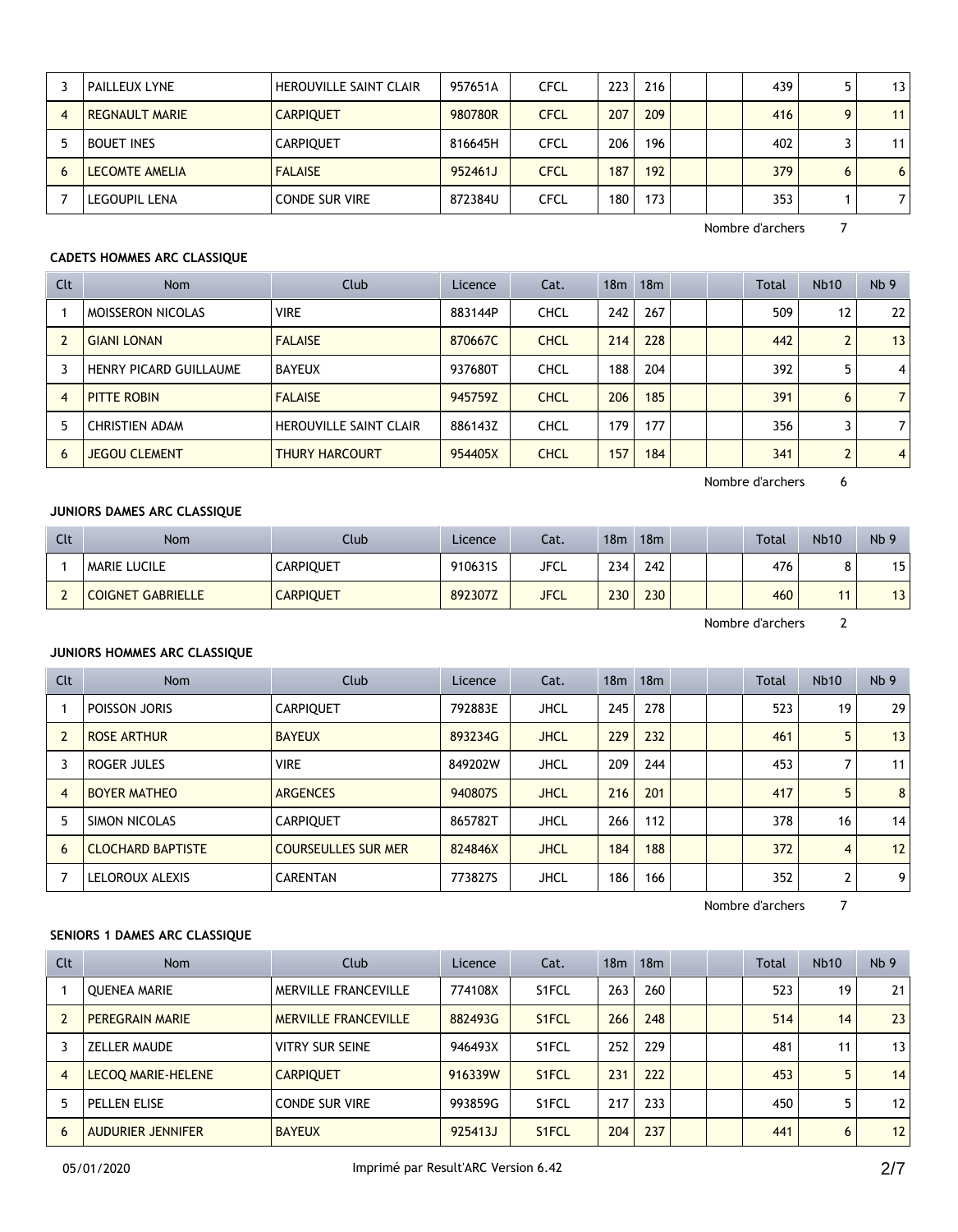| DELOZIER MELINA            | CARPIQUET           | 736755W | S1FCL              | 215 <sub>1</sub> | 204 |  | 419 | 10 <sup>°</sup> |
|----------------------------|---------------------|---------|--------------------|------------------|-----|--|-----|-----------------|
| <b>HERIN CONTANCE</b>      | COURSEULLES SUR MER | 928447G | S <sub>1</sub> FCL | 148              | 104 |  | 252 |                 |
| <b>OBERLAENDER THERESE</b> | <b>BAYEUX</b>       | 920174P | S1FCL              |                  | 47  |  | 108 |                 |

## **SENIORS 1 HOMMES ARC CLASSIQUE**

| Clt            | <b>Nom</b>               | Club                          | Licence | Cat.               | 18 <sub>m</sub> | 18 <sub>m</sub> |  | Total | <b>Nb10</b>    | Nb <sub>9</sub> |
|----------------|--------------------------|-------------------------------|---------|--------------------|-----------------|-----------------|--|-------|----------------|-----------------|
|                | <b>GASNIER ALLAN</b>     | <b>VERSON</b>                 | 713466G | S1HCL              | 247             | 252             |  | 499   | 6              | 23              |
| $\overline{2}$ | <b>LACOLLEY FRANCOIS</b> | <b>CARPIQUET</b>              | 940818D | S1HCL              | 245             | 248             |  | 493   | 12             | 19              |
| 3              | <b>BENOIST MARKYANN</b>  | DOUVRES LA DELIVRANDE         | 941077K | S1HCL              | 249             | 241             |  | 490   | 7              | 16              |
| $\overline{4}$ | <b>FAUDEMER ROMAN</b>    | <b>TOURNEFEUILLE</b>          | 611773W | S <sub>1</sub> HCL | 247             | 237             |  | 484   | 10             | 21              |
| 5              | LEFEBVRE GUILLAUME       | <b>CARPIQUET</b>              | 426100C | S <sub>1</sub> HCL | 229             | 245             |  | 474   | 12             | 17              |
| 6              | <b>LORENCE JULIEN</b>    | <b>VERSON</b>                 | 880057J | S1HCL              | 232             | 239             |  | 471   | $\overline{3}$ | 14              |
|                | <b>LANGLOIS PAUL</b>     | <b>CAEN</b>                   | 749305M | S1HCL              | 239             | 231             |  | 470   | 8              | 14              |
| 8              | <b>MARIE DILAN</b>       | <b>CAEN</b>                   | 977155A | S1HCL              | 239             | 228             |  | 467   | 11             | 10              |
| 9              | <b>HEBERT DAMIEN</b>     | <b>CAEN</b>                   | 785039D | S1HCL              | 256             | 201             |  | 457   | 10             | 16              |
| 10             | MOUDOULAUD TIMOTHY       | <b>HEROUVILLE SAINT CLAIR</b> | 715827Y | S1HCL              | 228             | 220             |  | 448   | $\overline{4}$ | 16              |
| 11             | <b>GOUPIL YOANN</b>      | <b>BAYEUX</b>                 | 628446U | S1HCL              | 198             | 202             |  | 400   | 3              | 13              |

Nombre d'archers 11

## **SENIORS 2 DAMES ARC CLASSIQUE**

| Clt            | Nom                        | Club                        | Licence | Cat.               | 18 <sub>m</sub> | 18 <sub>m</sub> |  | Total | <b>Nb10</b>     | Nb <sub>9</sub> |
|----------------|----------------------------|-----------------------------|---------|--------------------|-----------------|-----------------|--|-------|-----------------|-----------------|
|                | <b>LAURENCE SYLVIANE</b>   | <b>FONTENAY LE MARMION</b>  | 754738T | S <sub>2</sub> FCL | 265             | 258             |  | 523   | 17              | 20              |
| $\overline{2}$ | <b>DUPONT MARIE-LAURE</b>  | <b>FALAISE</b>              | 782121G | S <sub>2</sub> FCL | 258             | 264             |  | 522   | 14              | 22              |
| 3              | <b>CARRANO VALERIE</b>     | THURY HARCOURT              | 004541L | S <sub>2</sub> FCL | 233             | 247             |  | 480   | 9               | 23              |
| 4              | <b>LEMARIE SABRINA</b>     | <b>VILLERS SUR MER</b>      | 919406E | S <sub>2</sub> FCL | 242             | 238             |  | 480   | $\overline{7}$  | 24              |
| 5              | <b>RIHOUEY FLORENCE</b>    | DOUVRES LA DELIVRANDE       | 965166U | S <sub>2</sub> FCL | 244             | 227             |  | 471   | 8               | 17              |
| 6              | <b>FRIEDRICH ISABELLE</b>  | <b>MERVILLE FRANCEVILLE</b> | 670980B | S <sub>2</sub> FCL | 253             | 217             |  | 470   | 9               | 14              |
|                | <b>TIREL AGNES</b>         | <b>AGNEAUX</b>              | 888507U | S <sub>2</sub> FCL | 220             | 231             |  | 451   | 5               | 14              |
| 8              | LERIBAULT SANDRINE         | <b>AGNEAUX</b>              | 792975E | S <sub>2</sub> FCL | 229             | 218             |  | 447   | 6               | 10              |
| 9              | <b>BROSSARD CHRISTELLE</b> | LE MANS                     | 792082J | S <sub>2</sub> FCL | 211             | 223             |  | 434   | 9               | 10              |
| 10             | LE CALVEZ-BESNARD KATIA    | <b>COURSEULLES SUR MER</b>  | 747969K | S <sub>2</sub> FCL | 212             | 215             |  | 427   | 10 <sup>1</sup> | 9               |
| 11             | <b>LABBE NATHALIE</b>      | <b>AGNEAUX</b>              | 940098W | S <sub>2</sub> FCL | 210             | 207             |  | 417   | 6               | 8               |
| 12             | <b>POISSON NATHALIE</b>    | <b>CARPIQUET</b>            | 931214P | S <sub>2</sub> FCL | 214             | 195             |  | 409   | $\overline{4}$  | 9               |

Nombre d'archers 12

## **SENIORS 2 HOMMES ARC CLASSIQUE**

| Clt | Nom                           | Club           | Licence | Cat.               | D <sub>1</sub> | D <sub>2</sub> | D <sub>3</sub> | D <sub>4</sub> | Total | <b>Nb10</b> | Nb <sub>9</sub> |
|-----|-------------------------------|----------------|---------|--------------------|----------------|----------------|----------------|----------------|-------|-------------|-----------------|
|     | VAN DER CRUYSSEN MARC         | LES MUREAUX    | 306329S | S2HCL              | 271            | 272            |                |                | 543   | 20          | 27              |
|     | <b>VANDER CRUYSSEN THOMAS</b> | <b>BAYEUX</b>  | 965061E | S <sub>2</sub> HCL | 277            | 264            |                |                | 541   | 23          | 21              |
|     | YON STEPHANE                  | <b>AGNEAUX</b> | 749673M | S2HCL              | 262            | 262            |                |                | 524   | 16          | 24              |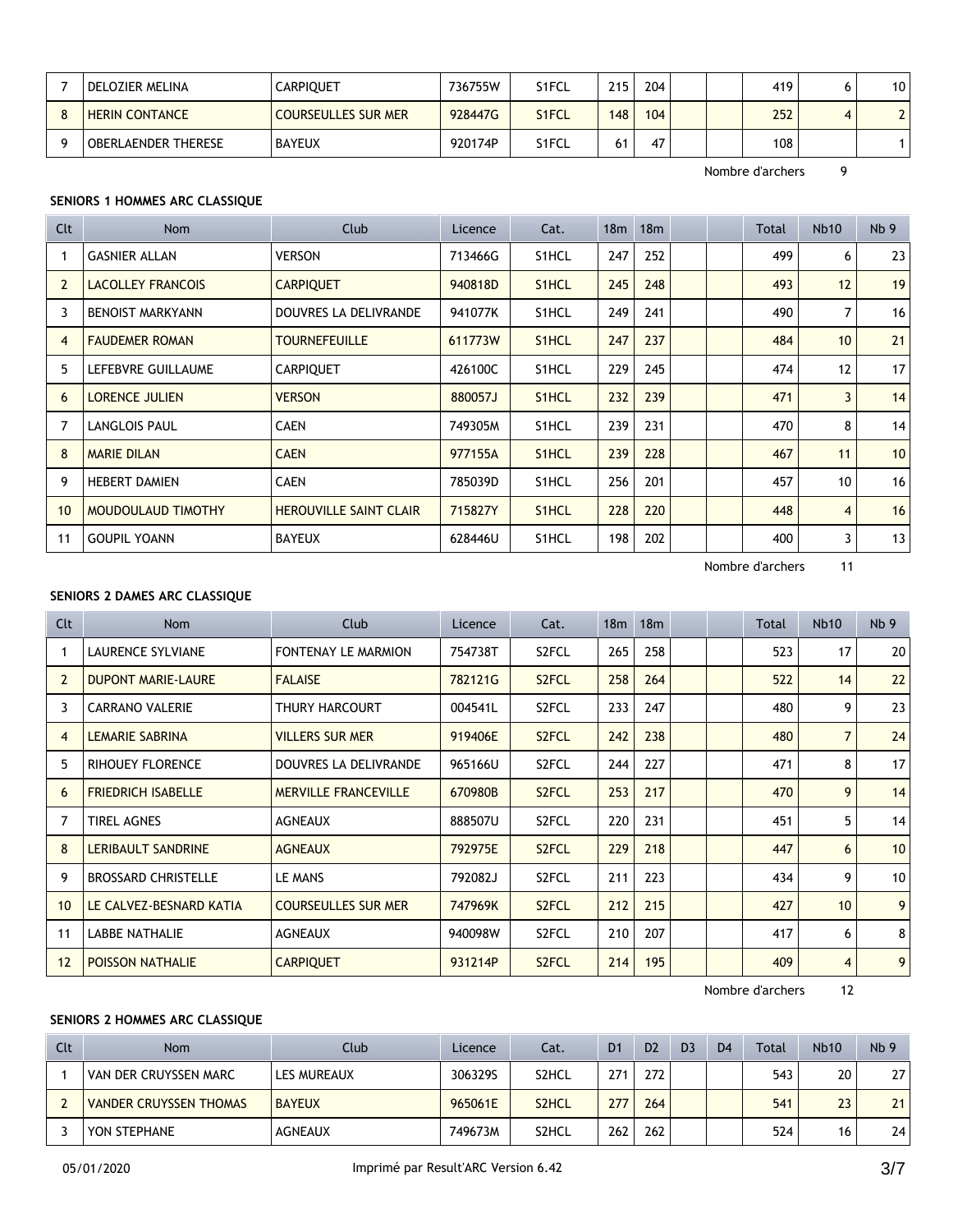| 4  | <b>ALLIX MICHAEL</b>        | <b>MERVILLE FRANCEVILLE</b>   | 942879U | S <sub>2</sub> HCL | 258 | 260 |  | 518 | 24             | 16             |
|----|-----------------------------|-------------------------------|---------|--------------------|-----|-----|--|-----|----------------|----------------|
| 5  | <b>CAPDEVILA PHILIPPE</b>   | <b>OUISTREHAM</b>             | 914836M | S2HCL              | 257 | 260 |  | 517 | 16             | 19             |
| 6  | <b>FLANDRIN PHILIPPE</b>    | <b>MERVILLE FRANCEVILLE</b>   | 901235D | S <sub>2</sub> HCL | 249 | 260 |  | 509 | 11             | 23             |
| 7  | <b>CARRANO CHRISTOPHE</b>   | THURY HARCOURT                | 202696X | S2HCL              | 249 | 257 |  | 506 | 12             | 24             |
| 8  | <b>ETARD CHRISTOPHE</b>     | <b>CAEN</b>                   | 811327C | S <sub>2</sub> HCL | 246 | 258 |  | 504 | 13             | 22             |
| 9  | PALY OLIVIER                | FONTENAY LE MARMION           | 800914J | S2HCL              | 241 | 262 |  | 503 | 13             | 22             |
| 10 | <b>HERIN CHRISTOPHE</b>     | <b>COURSEULLES SUR MER</b>    | 932170D | S <sub>2</sub> HCL | 254 | 247 |  | 501 | 12             | 19             |
| 11 | <b>LECARPENTIER JACOUES</b> | <b>MONTEBOURG</b>             | 749357U | S2HCL              | 236 | 256 |  | 492 | 11             | 22             |
| 12 | <b>PAILLEUX MICHAEL</b>     | <b>HEROUVILLE SAINT CLAIR</b> | 957648X | S <sub>2</sub> HCL | 248 | 235 |  | 483 | 12             | 15             |
| 13 | <b>GRENTE SAMUEL</b>        | <b>BAYEUX</b>                 | 920132U | S2HCL              | 226 | 256 |  | 482 | 13             | 9              |
| 14 | LELOROUX JÉRÔME             | <b>CARENTAN</b>               | 791828H | S2HCL              | 235 | 245 |  | 480 | 6              | 21             |
| 15 | QUEILLE JEAN LUC            | <b>COURSEULLES SUR MER</b>    | 895815M | S2HCL              | 219 | 249 |  | 468 | 8              | 14             |
| 16 | <b>AUGUE PASCAL</b>         | <b>CARPIQUET</b>              | 861508X | S2HCL              | 220 | 240 |  | 460 | $\overline{4}$ | 21             |
| 17 | <b>LABBE GILLES</b>         | <b>AGNEAUX</b>                | 933283N | S2HCL              | 219 | 238 |  | 457 | 8              | 18             |
| 18 | <b>LAURENT ERIC</b>         | <b>BAYEUX</b>                 | 703826D | S <sub>2</sub> HCL | 215 | 230 |  | 445 | 8              | $\overline{7}$ |
| 19 | <b>DESJARDINS GUILLAUME</b> | <b>ARGENTAN</b>               | 932339M | S2HCL              | 227 | 214 |  | 441 | 4              | 15             |
| 20 | <b>BERTHET ANDRE</b>        | <b>OUISTREHAM</b>             | 889166K | S <sub>2</sub> HCL | 208 | 220 |  | 428 | 5              | 11             |
| 21 | <b>COLL CHRISTOPHE</b>      | <b>CARPIQUET</b>              | 846024S | S2HCL              | 228 | 198 |  | 426 | 8              | 10             |
| 22 | <b>ANFRAY DIDRIK</b>        | <b>BAYEUX</b>                 | 941023B | S2HCL              | 203 | 208 |  | 411 | 6              | $8\phantom{1}$ |
| 23 | JULIEN NICOLAS              | <b>BAYEUX</b>                 | 916325F | S2HCL              | 201 | 200 |  | 401 | $\overline{4}$ | 9              |
| 24 | LENORMAND EMMANUEL          | <b>CARPIQUET</b>              | 988709J | S <sub>2</sub> HCL | 162 | 207 |  | 369 | 8              | $\overline{4}$ |
| 25 | <b>DELOZIER THIERRY</b>     | <b>BAYEUX</b>                 | 731931C | S2HCL              | 179 | 189 |  | 368 | 5              | $\overline{7}$ |
| 26 | <b>VIDEGRAIN ARNAUD</b>     | <b>CHERBOURG EN COTENTIN</b>  | 969038C | S <sub>2</sub> HCL | 159 | 205 |  | 364 | $\overline{4}$ | 9              |

## **SENIORS 3 DAMES ARC CLASSIQUE**

| Clt | Nom                       | Club              | Licence | Cat.  | 18 <sub>m</sub> | 18 <sub>m</sub> |  | Total | <b>Nb10</b> | Nb <sub>9</sub> |
|-----|---------------------------|-------------------|---------|-------|-----------------|-----------------|--|-------|-------------|-----------------|
|     | REGNAULT JACQUELINE       | <b>OUISTREHAM</b> | 962879H | S3FCL | 229             | 234             |  | 463   |             | 16              |
|     | LEGORGEU-SOLDINI FRANCINE | <b>AGNEAUX</b>    | 814423T | S3FCL | 209             | 243             |  | 452   |             | 14              |

Nombre d'archers 2

## **SENIORS 3 HOMMES ARC CLASSIQUE**

| Clt            | <b>Nom</b>               | Club                        | Licence | Cat.  | 18 <sub>m</sub> | 18 <sub>m</sub> |  | Total | <b>Nb10</b> | Nb <sub>9</sub> |
|----------------|--------------------------|-----------------------------|---------|-------|-----------------|-----------------|--|-------|-------------|-----------------|
|                | <b>FAUCON ALAIN</b>      | ARGENCES                    | 374774N | S3HCL | 254             | 254             |  | 508   | 16          | 18              |
|                | <b>RICHARD DANIEL</b>    | <b>MERVILLE FRANCEVILLE</b> | 656486X | S3HCL | 248             | 259             |  | 507   | 12          | 22              |
|                | <b>VAUTIER MARCEL</b>    | MERVILLE FRANCEVILLE        | 895277C | S3HCL | 236             | 270             |  | 506   | 15          | 15              |
| $\overline{4}$ | <b>HAUTEUR MARC</b>      | <b>CARPIOUET</b>            | 717062R | S3HCL | 248             | 258             |  | 506   | 14          | 13              |
| 5              | LEPELLETIER CHARLES      | <b>COURSEULLES SUR MER</b>  | 826665Z | S3HCL | 250             | 255             |  | 505   | 13          | 17              |
| 6              | <b>BURGUET DOMINIOUE</b> | <b>CARPIOUET</b>            | 910257K | S3HCL | 260             | 242             |  | 502   | 10          | 22              |
|                | <b>LATUR GILLES</b>      | <b>BAYEUX</b>               | 921984G | S3HCL | 243             | 256             |  | 499   | 10          | 20              |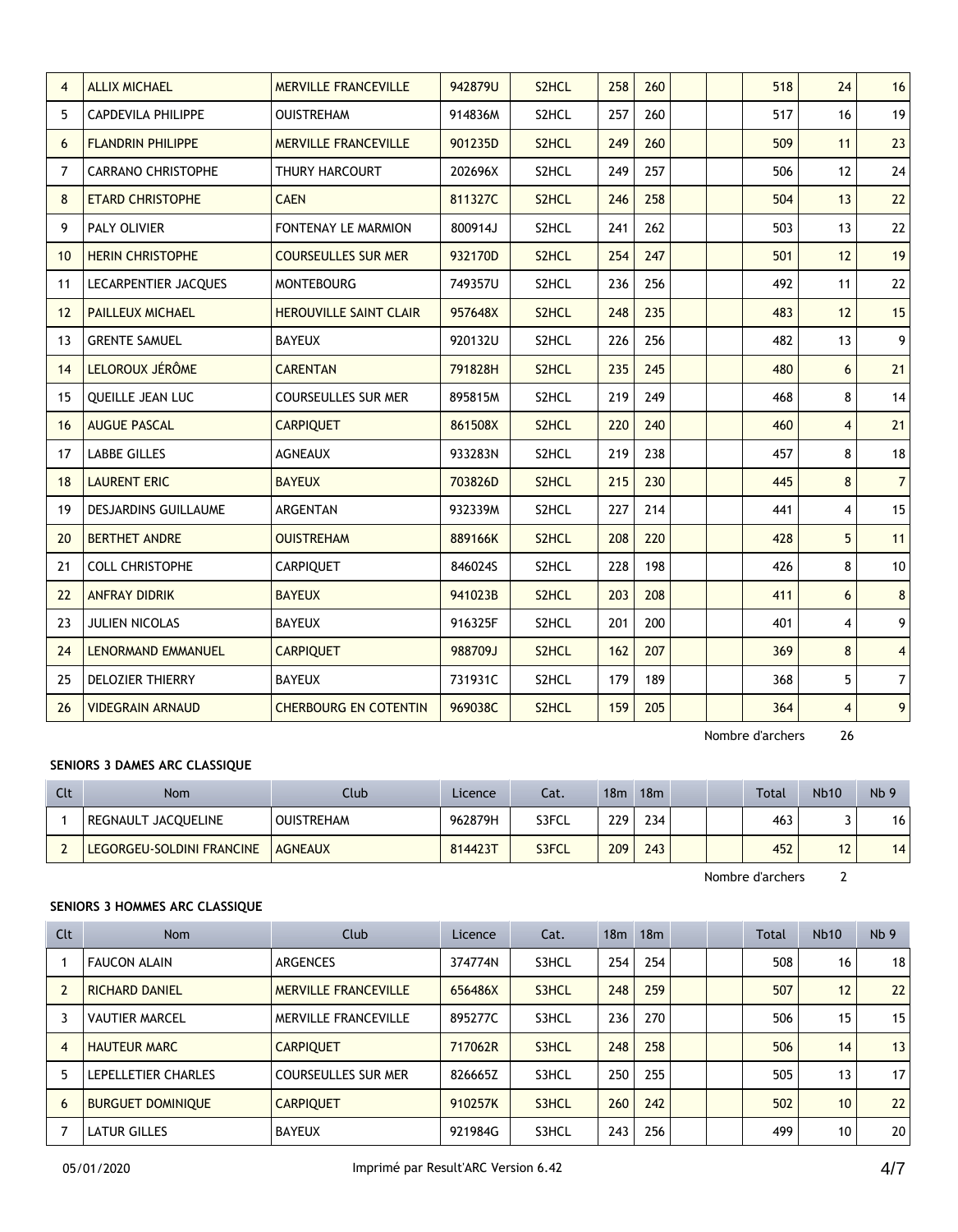| 8  | <b>SORIN HUBERT</b>       | <b>VERSON</b>                | 838475L | S3HCL | 247 | 244 |  | 491 | 9              | 18             |
|----|---------------------------|------------------------------|---------|-------|-----|-----|--|-----|----------------|----------------|
| 9  | <b>CORTES JOSE LUIS</b>   | <b>OUISTREHAM</b>            | 869185S | S3HCL | 232 | 249 |  | 481 | 8              | 15             |
| 10 | <b>BONILLO ROBERT</b>     | <b>BAYEUX</b>                | 753455Y | S3HCL | 229 | 245 |  | 474 | 9              | 12             |
| 11 | <b>BLAISON MICHEL</b>     | COURSEULLES SUR MER          | 881227F | S3HCL | 226 | 243 |  | 469 | 11             | 15             |
| 12 | <b>MALHERBE CHRISTIAN</b> | <b>DOUVRES LA DELIVRANDE</b> | 347420F | S3HCL | 224 | 244 |  | 468 | 8              | 12             |
| 13 | <b>BARON PATRICK</b>      | <b>BAYEUX</b>                | 921978A | S3HCL | 246 | 221 |  | 467 | 6              | 13             |
| 14 | <b>LANCON FRANCK</b>      | <b>VERSON</b>                | 415435K | S3HCL | 220 | 247 |  | 467 | 5              | 19             |
| 15 | <b>GELHAY MICHEL</b>      | VERSON                       | 270658U | S3HCL | 235 | 229 |  | 464 | 8              | 12             |
| 16 | <b>BOCE JEAN MARC</b>     | <b>CARPIQUET</b>             | 790318S | S3HCL | 217 | 235 |  | 452 | 10             | 13             |
| 17 | LEBREUILLY DOMINIQUE      | <b>BAYEUX</b>                | 793136E | S3HCL | 215 | 225 |  | 440 | $\overline{7}$ | 11             |
| 18 | <b>VERITE BERNARD</b>     | <b>COURSEULLES SUR MER</b>   | 778203Y | S3HCL | 203 | 222 |  | 425 | 10             | 8              |
| 19 | <b>GUEDE JEAN-PIERRE</b>  | <b>BAYEUX</b>                | 916327H | S3HCL | 187 | 234 |  | 421 | 5              | 12             |
| 20 | <b>BISSON CHRISTIAN</b>   | <b>OUISTREHAM</b>            | 381801B | S3HCL | 205 | 215 |  | 420 | 5              | 12             |
| 21 | <b>ALLART JEAN-PIERRE</b> | <b>VERSON</b>                | 863942T | S3HCL | 214 | 194 |  | 408 | 3              | 11             |
| 22 | PRINGAULT JEAN-CLAUDE     | <b>OUISTREHAM</b>            | 801384V | S3HCL | 182 | 185 |  | 367 | $\overline{2}$ | $\overline{7}$ |
| 23 | <b>VALLEE ROLAND</b>      | <b>CONDE SUR VIRE</b>        | 950614B | S3HCL | 140 | 148 |  | 288 |                | 5              |
|    |                           |                              |         |       |     |     |  |     |                |                |

## **CADETS HOMMES ARC A POULIES**

| Clt | <b>Nom</b>             | Club             | Licence | Cat. | 18 <sub>m</sub> | 18m |  | <b>Total</b> | <b>Nb10</b> | Nb <sub>9</sub> |
|-----|------------------------|------------------|---------|------|-----------------|-----|--|--------------|-------------|-----------------|
|     | <b>BUREL NAEL</b>      | ARGENCES         | 797562R | CHCO | 262             | 266 |  | 528          | 13          | 28 <sub>1</sub> |
|     | <b>TAIVAN TEMUULEN</b> | <b>CARPIQUET</b> | 975426W | CHCO | 259             | 265 |  | 524          |             | 40              |
|     | <b>AUGUE NATHAN</b>    | <b>CARPIOUET</b> | 861507W | снсо | 265             | 240 |  | 505          |             | 30 <sub>1</sub> |

Nombre d'archers 3

#### **JUNIORS HOMMES ARC A POULIES**

| Clt | <b>Nom</b>             | Jlub             | Licence | Cat.        | 18 <sub>m</sub> | 18 <sub>m</sub> |  | <b>Total</b> | <b>Nb10</b> | Nb 9      |
|-----|------------------------|------------------|---------|-------------|-----------------|-----------------|--|--------------|-------------|-----------|
|     | <b>FONTAINE DAMIEN</b> | <b>CARPIQUET</b> | 811195J | <b>JHCO</b> | 27              | 246             |  | 518          |             | 25<br>ر ر |

Nombre d'archers 1

#### **SENIORS 1 DAMES ARC A POULIES**

| Clt | <b>Nom</b>                        | Club                        | Licence | Cat.  | 18 <sub>m</sub> | 18m |  | <b>Total</b> | <b>Nb10</b> | Nb <sub>9</sub> |
|-----|-----------------------------------|-----------------------------|---------|-------|-----------------|-----|--|--------------|-------------|-----------------|
|     | LAETITIA<br><b>LECARPENTIER L</b> | PIERRE SUR DIVES<br>$^{c+}$ | 792556Z | S1FCO | 77              | 270 |  | 547          | 24          | 30              |

Nombre d'archers 1

## **SENIORS 1 HOMMES ARC A POULIES**

| Clt | <b>Nom</b>           | Club                   | Licence | Cat.  | 18m | 18m |  | <b>Total</b> | <b>Nb10</b> | Nb <sub>9</sub> |
|-----|----------------------|------------------------|---------|-------|-----|-----|--|--------------|-------------|-----------------|
|     | LORILLU ALEXANDRE    | HEROUVILLE SAINT CLAIR | 958511K | S1HCO | 273 | 279 |  | 552          | 16          | 40              |
|     | <b>MARIE GWENAEL</b> | <b>CARPIQUET</b>       | 930671Z | S1HCO | 229 | 241 |  | 470          |             | 21              |

Nombre d'archers 2

#### **SENIORS 2 DAMES ARC A POULIES**

| <b>Clt</b> | Non. | Jlub | Licence | Cat. | 18 <sub>m</sub> | 18 <sub>m</sub> |  | <b>Total</b> | <b>Nb10</b> | N <sub>b</sub> |
|------------|------|------|---------|------|-----------------|-----------------|--|--------------|-------------|----------------|
|            |      |      |         |      |                 |                 |  |              |             |                |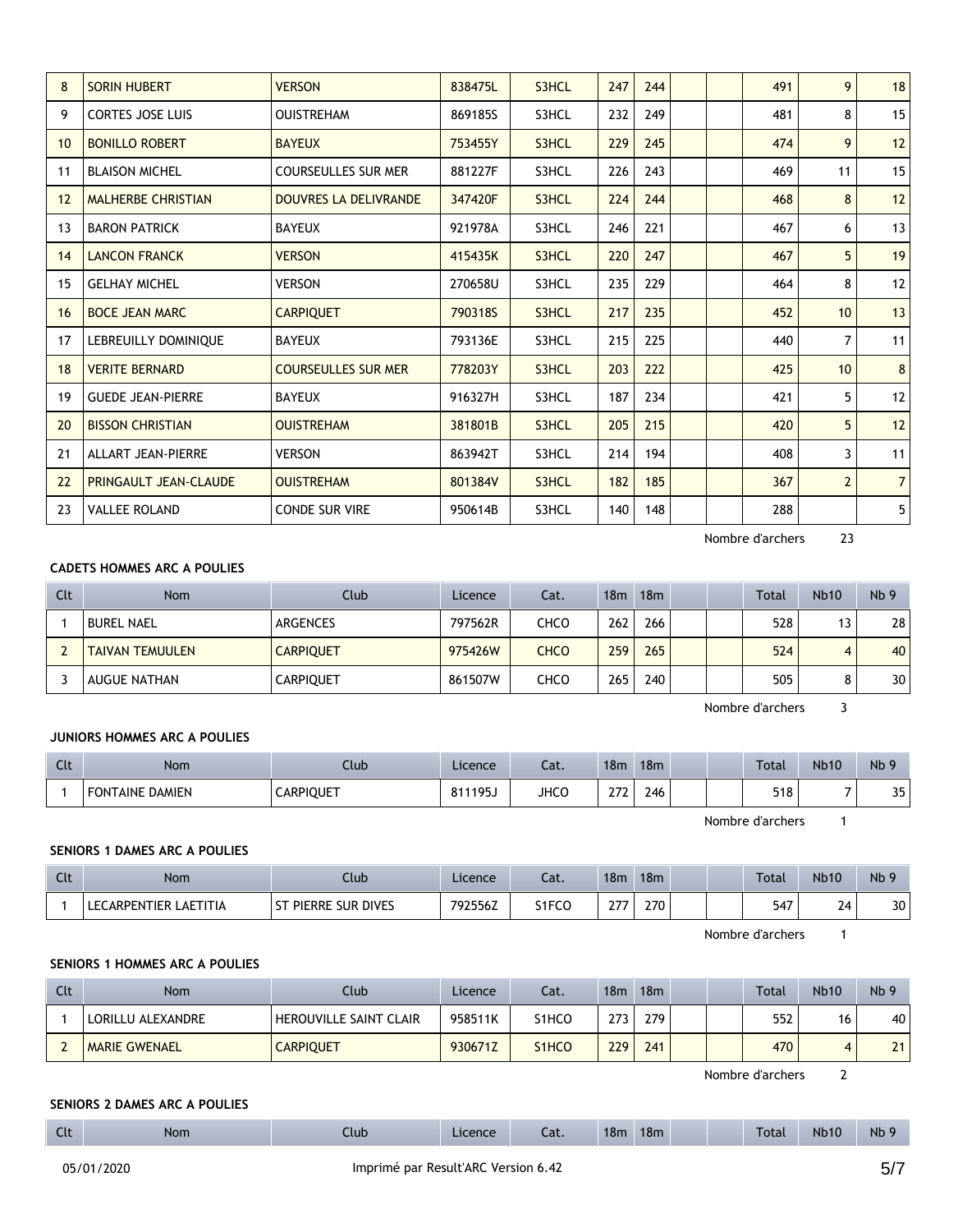| LE MARCHAND MAGALI       | ST PIERRE SUR DIVES | 742397D | S <sub>2</sub> FCO | 288 | 286 |  | 574 | 34 | 26              |
|--------------------------|---------------------|---------|--------------------|-----|-----|--|-----|----|-----------------|
| <b>POULINGUE VALERIE</b> | ST PIERRE SUR DIVES | 814319E | S <sub>2</sub> FCO | 276 | 275 |  | 551 | 18 | 37 <sup>1</sup> |
| <b>CHEREL DOMINIOUE</b>  | ST PIERRE SUR DIVES | 971974U | S <sub>2</sub> FCO | 269 | 278 |  | 547 | 18 | 33 I            |
| <b>ROTROU ANNE MARIE</b> | <b>CARPIOUET</b>    | 909835B | S <sub>2</sub> FCO | 278 | 268 |  | 546 | 22 | 31              |

# **SENIORS 2 HOMMES ARC A POULIES**

| Clt            | Nom                         | Club                       | Licence | Cat.                           | D <sub>1</sub> | D <sub>2</sub> | D <sub>3</sub> | D <sub>4</sub> | Total | <b>Nb10</b>    | Nb <sub>9</sub> |
|----------------|-----------------------------|----------------------------|---------|--------------------------------|----------------|----------------|----------------|----------------|-------|----------------|-----------------|
|                | <b>LECARPENTIER OLIVIER</b> | ST PIERRE SUR DIVES        | 647378X | S <sub>2</sub> HC <sub>O</sub> | 295            | 291            |                |                | 586   | 46             | 14              |
| $\overline{2}$ | <b>POULINGUE OLIVIER</b>    | <b>ST PIERRE SUR DIVES</b> | 672124V | S <sub>2</sub> HC <sub>O</sub> | 290            | 285            |                |                | 575   | 36             | 23              |
| 3              | LE MARCHAND CHRISTOPHE      | ST PIERRE SUR DIVES        | 724661A | S <sub>2</sub> HC <sub>O</sub> | 276            | 283            |                |                | 559   | 23             | 33              |
| 4              | <b>LEPETIT KARIM</b>        | <b>COURSEULLES SUR MER</b> | 747973P | S <sub>2</sub> HC <sub>O</sub> | 275            | 279            |                |                | 554   | 18             | 38              |
| 5              | <b>BOUVIER DIDIER</b>       | <b>FALAISE</b>             | 632560R | S <sub>2</sub> HC <sub>O</sub> | 278            | 269            |                |                | 547   | 15             | 37              |
| 6              | <b>BUREL PATRICK</b>        | <b>ARGENCES</b>            | 805298Z | S <sub>2</sub> HC <sub>O</sub> | 272            | 274            |                |                | 546   | 18             | 32              |
|                | <b>BOUCE DAVID</b>          | ARGENCES                   | 878677J | S <sub>2</sub> HC <sub>O</sub> | 271            | 253            |                |                | 524   | 13             | 27              |
| 8              | <b>GILLET LAURENT</b>       | <b>FALAISE</b>             | 822640Z | S <sub>2</sub> HC <sub>O</sub> | 263            | 259            |                |                | 522   |                | 44              |
| 9              | <b>BLIN FREDERIC</b>        | <b>CARPIOUET</b>           | 932987S | S <sub>2</sub> HC <sub>O</sub> | 249            | 258            |                |                | 507   | $\overline{7}$ | 29              |

Nombre d'archers 9

## **SENIORS 3 DAMES ARC A POULIES**

| Clt | <b>Nom</b>              | Club                       | Licence | Cat.  | 18 <sub>m</sub> | 18 <sub>m</sub> |  | <b>Total</b> | <b>Nb10</b> | N <sub>b</sub> |
|-----|-------------------------|----------------------------|---------|-------|-----------------|-----------------|--|--------------|-------------|----------------|
|     | <b>COLETTE</b><br>PETIT | <b>COURSEULLES SUR MER</b> | 848184P | S3FCO | דרר<br>231      | 260             |  | 497          | -           | 29             |

Nombre d'archers 1

## **SENIORS 3 HOMMES ARC A POULIES**

| Clt | Nom                     | Club                         | Licence | Cat.  | 18 <sub>m</sub> | 18m |  | Total | Nb10           | Nb <sub>9</sub> |
|-----|-------------------------|------------------------------|---------|-------|-----------------|-----|--|-------|----------------|-----------------|
|     | LEDANOIS JEAN LUC       | CHERBOURG EN COTENTIN        | 203483C | S3HCO | 279             | 277 |  | 556   | 19             | 39              |
|     | <b>OUIN PHILIPPE</b>    | DOUVRES LA DELIVRANDE        | 761210C | S3HCO | 279             | 272 |  | 551   | 16             | 39              |
| 3   | LHOTE JACQUES           | <b>CAEN</b>                  | 602669A | S3HCO | 277             | 267 |  | 544   | 12             | 42              |
| 4   | <b>PALISSE FRANCOIS</b> | <b>CHERBOURG EN COTENTIN</b> | 721886J | S3HCO | 268             | 269 |  | 537   | $\overline{ }$ | 45              |
| 5   | LAISNE PHILIPPE         | <b>AGNEAUX</b>               | 589746D | S3HCO | 268             | 261 |  | 529   | 8              | 43              |
| 6   | PHILIPPE LUC            | DOUVRES LA DELIVRANDE        | 932953E | S3HCO | 247             | 254 |  | 501   | 10             | 36              |
|     | <b>MAHE MICHEL</b>      | DOUVRES LA DELIVRANDE        | 934652B | S3HCO | 246             | 255 |  | 501   | 5              | 27              |

Nombre d'archers 7

#### **JEUNES HOMMES ARC NU**

| Clt | Nom                     | Club                  | Licence | Cat.        | D <sub>1</sub> | D <sub>2</sub> | D <sub>3</sub> | D <sub>4</sub> | Total | <b>Nb10</b> | Nb <sub>9</sub> |
|-----|-------------------------|-----------------------|---------|-------------|----------------|----------------|----------------|----------------|-------|-------------|-----------------|
|     | LEGRET-SURVILLE PAUL    | <b>CONDE SUR VIRE</b> | 929811P | CHBB        | 234            | 237            |                |                | 471   | 10          | 13              |
|     | <b>MONNERAYE MATHEO</b> | COURSEULLES SUR MER   | 939103P | CHBB        | 208            | 222            |                |                | 430   |             | 14              |
|     | <b>BERTAUX CLEMENT</b>  | <b>CONDE SUR VIRE</b> | 927473Y | <b>MHBB</b> | 220            | 189            |                |                | 409   |             | 8               |

Nombre d'archers 3